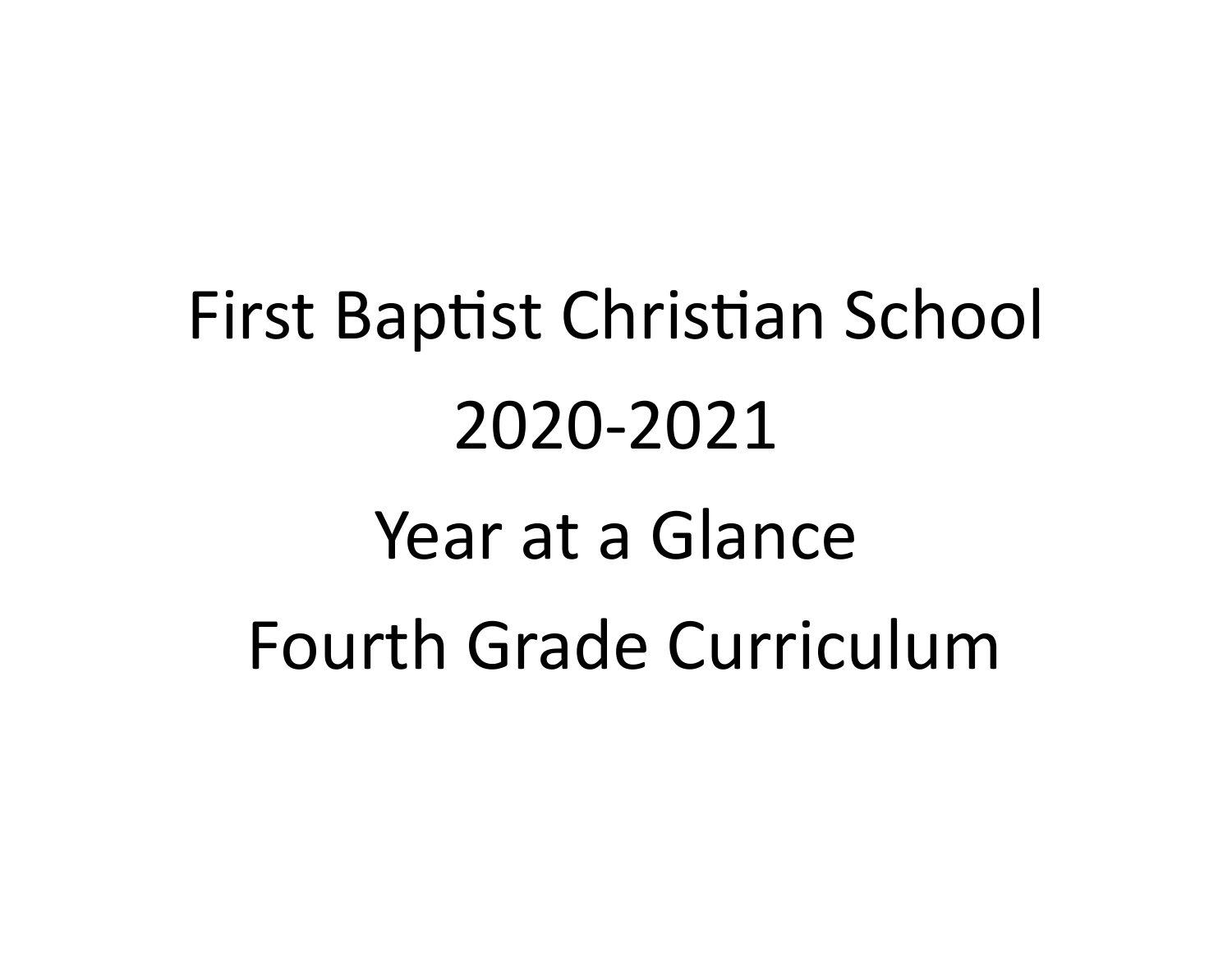### Fourth Grade Math

#### Quarter 1

- Review of addition
- Missing Addends
- Sequences Digits
- Place Value
- Ordinal numbers
- Months of the Year
- Review of Subtraction
- Writing numbers Through 999
- Adding Money
- Adding with regrouping
- Even and Odd Numbers
- Number Lines
- Addition word problems with missing addends
- Missing numbers in subtraction
- Adding three digit numbers
- Subtracting two-digit and three-digit numbers<br>• Missing two-digit addonds
- Missing two-digit addends
- Subtracting two-digit numbers with regrouping
- Expanded form
- Missing numbers in subtraction
- Adding columns of numbers with regrouping
- Temperature
- Elapsed-time problems
- Rounding
- Units of length and perimeter
- Triangles, rectangles, squares, and circles Naming fractions
- Adding dollars and cents
- Lines, segments, rays, and angles,
- Inverse operations
- Subtraction word problems
- Drawing pictures of fractions
- Multiplication as repeated addition
- Elapsed-time problems
- Multiplication table
- Multiplication facts: 0s, 1s, 2s, 5s
- Subtracting three-digit numbers with regrouping
- Multiplication patterns
- Area
- Squares and square roots

- Word problems about comparing
- Multiplication facts: 9s, 10s, 11s, 12s
- Writing numbers reading through hundred thousand
- Writing numbers through hundred million
- Naming mixed numbers and money
- Fractions of a dollar
- Reading fractions and mixed numbers from a number line
- Multiplication facts
- Reading an inch scale to the nearest fourth
- **Capacity**
- Tenths and hundredths
- Relating fractions and decimals
- Subtracting across zero
- Missing factors
- Rounding numbers to estimate
- Adding and subtracting decimal numbers, Part 1
- Multiplying two-digit numbers, part 1
- Parentheses and the associative property
- Naming lines and segments
- Relating multiplication and division, part 1
- Relating multiplication and division, part 2
- Multiplying two-digit numbers, part 2
- Word problems about equal groups, part 1
- Adding and subtracting decimal numbers, part 2
- **Percent**
- Adding numbers with more than three digits
- Checking one-digit division
- Subtracting numbers with more than three digits
- Word problems about equal groups, part 2
- One-digit division with a remainder
- The calendar
- Rounding numbers to the nearest thousand
- Prime and composite numbers
- Using models and pictures to compare fractions
- Rate word problems
- Multiplying three-digit numbers
- Estimating arithmetic answers
- Rate problems with a given total
- Displaying data using graphs
-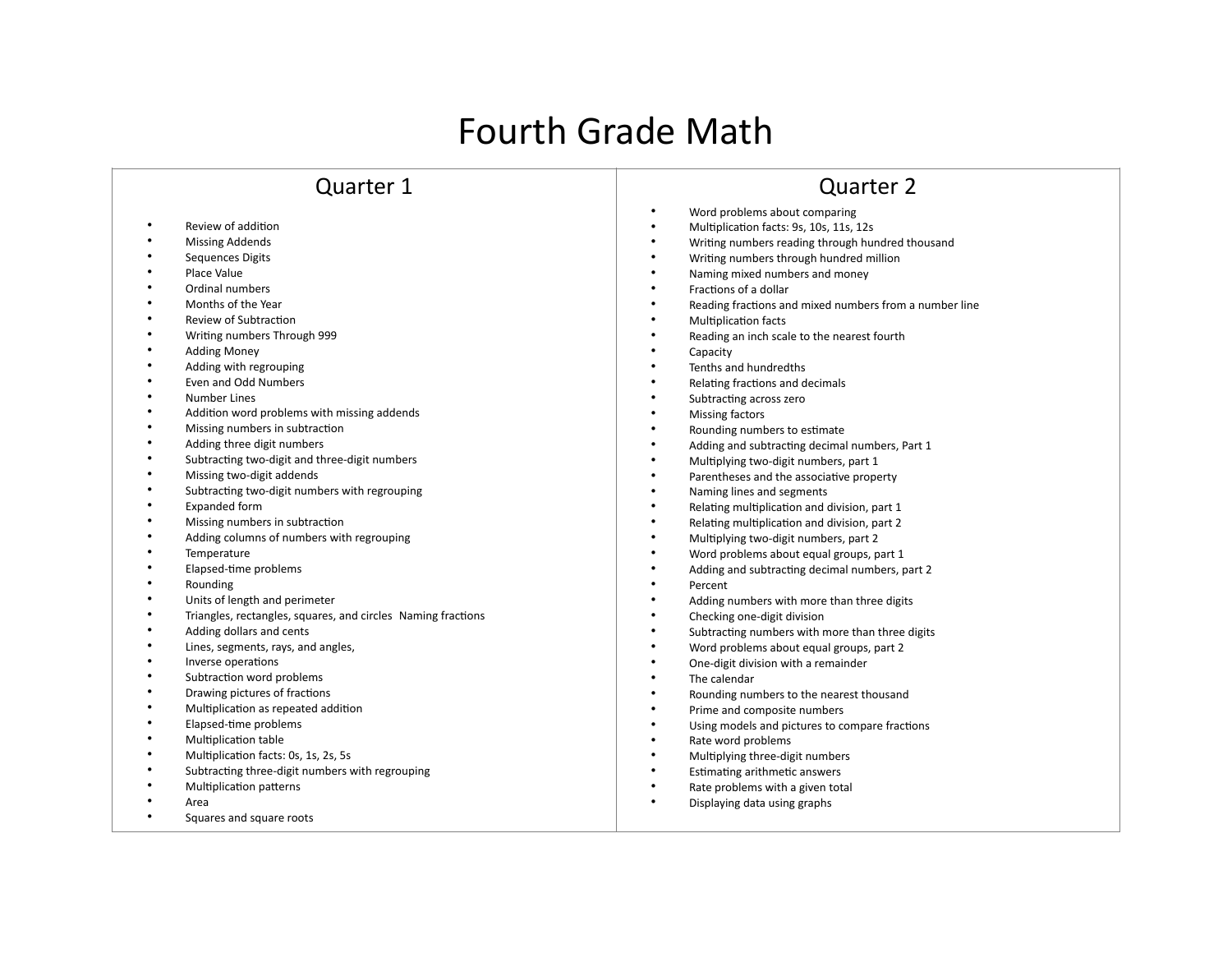- Remaining frac tionsTwo-step equa tions
- Mul tiplying three or more factors
- Exponents<br>• Polygons
- Polygons
- Division with two-digit answers, part 1
- Division with two-digit answers, part 2
- Similar and congruent figures
- Multiplying by multiples of 10
- Division with two-digit answers and a remainder
- Millimeters
- Word problems about a fraction of a group
- Collecting data with surveys
- Division answers ending with zero
- finding information to solve problems
- Geometric transformations
- Fraction of a set
- Measuring turns
- Division with three-digit answers
- Mass and weight
- Classifying triangles
- Symmetry
- Division with zeros in three-digit answers
- Analyzing and graphing relationships
- Angle measures
- Tessellations
- Sales tax
- Decimal numbers to thousandths
- Multiplying by 10, by 100, and by 1000
- Multiplying multiples of 10 and 100
- Multiplying 2 two-digit numbers, part 1
- Remainders in word problems about equal groups
- Mixed numbers and improper fractions
- Multiplying 2 two-digit numbers, part 2
- Investigating fractions with manipulatives
- Quarter 4
- Decimal place valueClassifying quadrilaterals
- Estimating multiplication and division answers
- Two-step word problems
- Two-step problems about a fraction of a group
- **Average**
- Mean, median, range, and mode
- Geometric solids
- Constructing prisms
- Constructing pyramids
- **Probability**
- Tables and schedules
- Tenths and hundredths on a number line
- Fractions equal to 1 and fractions equal to  $\frac{1}{2}$
- Changing improper fractions to whole or mixed numbers
- Dividing by 10
- Evaluating expressions
- Adding and subtracting fractions with common denominators
- **Formulas**
- Distributive property
- Equivalent fractions
- Dividing by multiples of 10
- Volume
- Estimating perimeter, area, and volume
- Reducing fractions
- Multiplying a three-digit number by a two-digit number
- Simplifying fraction answers
- Renaming fractions
- Common denominators
- Rounding whole numbers through hundred millions
- Dividing by two-digit numbers
- Adding and subtracting fractions with different denominators
- Adding and subtracting mixed numbers with different denominators
- Solving balanced equations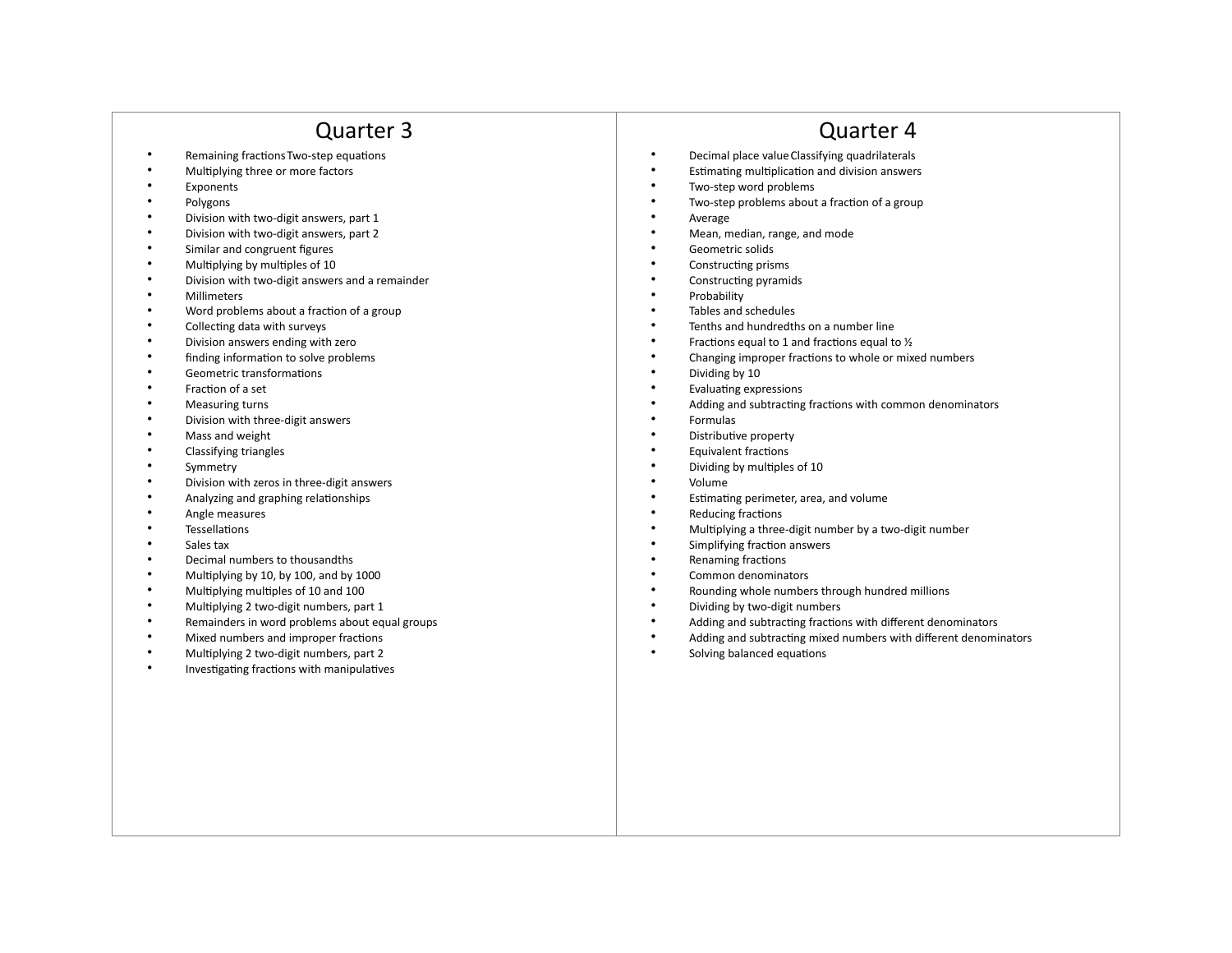## Fourth Grade Bible

| <b>Quarter 1</b><br>The Bible is Truth<br>John 8:32<br>$\bullet$<br>2 Timothy 3:16-17<br>The Bible is Inspired<br>The Bible Endures<br>Isaiah 40:8<br><b>Bible Study Tools</b><br>2 Timothy 2:15<br>$\bullet$<br>God is Omnipresent<br>Deuteronomy 31:6<br>$\bullet$<br>God is Omniscient<br>Psalm 147:5<br>$\bullet$<br>God is Omnipotent Jerimiah 32:17<br>$\bullet$<br>Matthew 3:16-17<br>The Trinity<br>Created in God's Image<br>Genesis 1:27<br>٠ | Quarter 2<br>Glorifying God Psalm 86:12<br>The Sin Nature Romans 3:23-24<br>Sin's Consequences Psalm 32:5<br>Thanksgiving 1 Corinthians 15:57<br>God Incarnate John 1:1, 14<br>Jesus Christ the Substitute<br>2 Corinthians 5:21<br>Salvation by Grace 2 Timothy 1:9<br>Christmas<br>Isaiah 9:6 |
|---------------------------------------------------------------------------------------------------------------------------------------------------------------------------------------------------------------------------------------------------------------------------------------------------------------------------------------------------------------------------------------------------------------------------------------------------------|-------------------------------------------------------------------------------------------------------------------------------------------------------------------------------------------------------------------------------------------------------------------------------------------------|
| Quarter 3                                                                                                                                                                                                                                                                                                                                                                                                                                               | Quarter 4                                                                                                                                                                                                                                                                                       |
| Hebrews 11:1                                                                                                                                                                                                                                                                                                                                                                                                                                            | Staying Strong in Truth                                                                                                                                                                                                                                                                         |
| Salvation Through Faith                                                                                                                                                                                                                                                                                                                                                                                                                                 | 1 John 4:2                                                                                                                                                                                                                                                                                      |
| $\bullet$                                                                                                                                                                                                                                                                                                                                                                                                                                               | Evangelism                                                                                                                                                                                                                                                                                      |
| Salvation in Christ Alone Acts 4:12                                                                                                                                                                                                                                                                                                                                                                                                                     | Matthew 28:19-20                                                                                                                                                                                                                                                                                |
| The Holy Spirit Indwells 1 Corinthians 3:16                                                                                                                                                                                                                                                                                                                                                                                                             | Stewardship                                                                                                                                                                                                                                                                                     |
| $\bullet$                                                                                                                                                                                                                                                                                                                                                                                                                                               | Matthew 6:19                                                                                                                                                                                                                                                                                    |
| 1 Corinthians 2:4-5                                                                                                                                                                                                                                                                                                                                                                                                                                     | Easter 1 Corinthians 15:3-4                                                                                                                                                                                                                                                                     |
| The Holy Spirit Impowers                                                                                                                                                                                                                                                                                                                                                                                                                                | Angels 1 John 4:4                                                                                                                                                                                                                                                                               |
| The Body of Christ                                                                                                                                                                                                                                                                                                                                                                                                                                      | Eternity                                                                                                                                                                                                                                                                                        |
| Romans 12:4-5                                                                                                                                                                                                                                                                                                                                                                                                                                           | 1 Corinthians 2:9                                                                                                                                                                                                                                                                               |
| Salt and Light Matthew 5:14, 16                                                                                                                                                                                                                                                                                                                                                                                                                         | Christ's Return 1 Corinthians 15:52                                                                                                                                                                                                                                                             |
| Prayer Matthew 6:6                                                                                                                                                                                                                                                                                                                                                                                                                                      | The Final Judgement 1 Peter 4:7-8                                                                                                                                                                                                                                                               |
| Time with God Psalm 143:10                                                                                                                                                                                                                                                                                                                                                                                                                              | Review Hebrews 12:1                                                                                                                                                                                                                                                                             |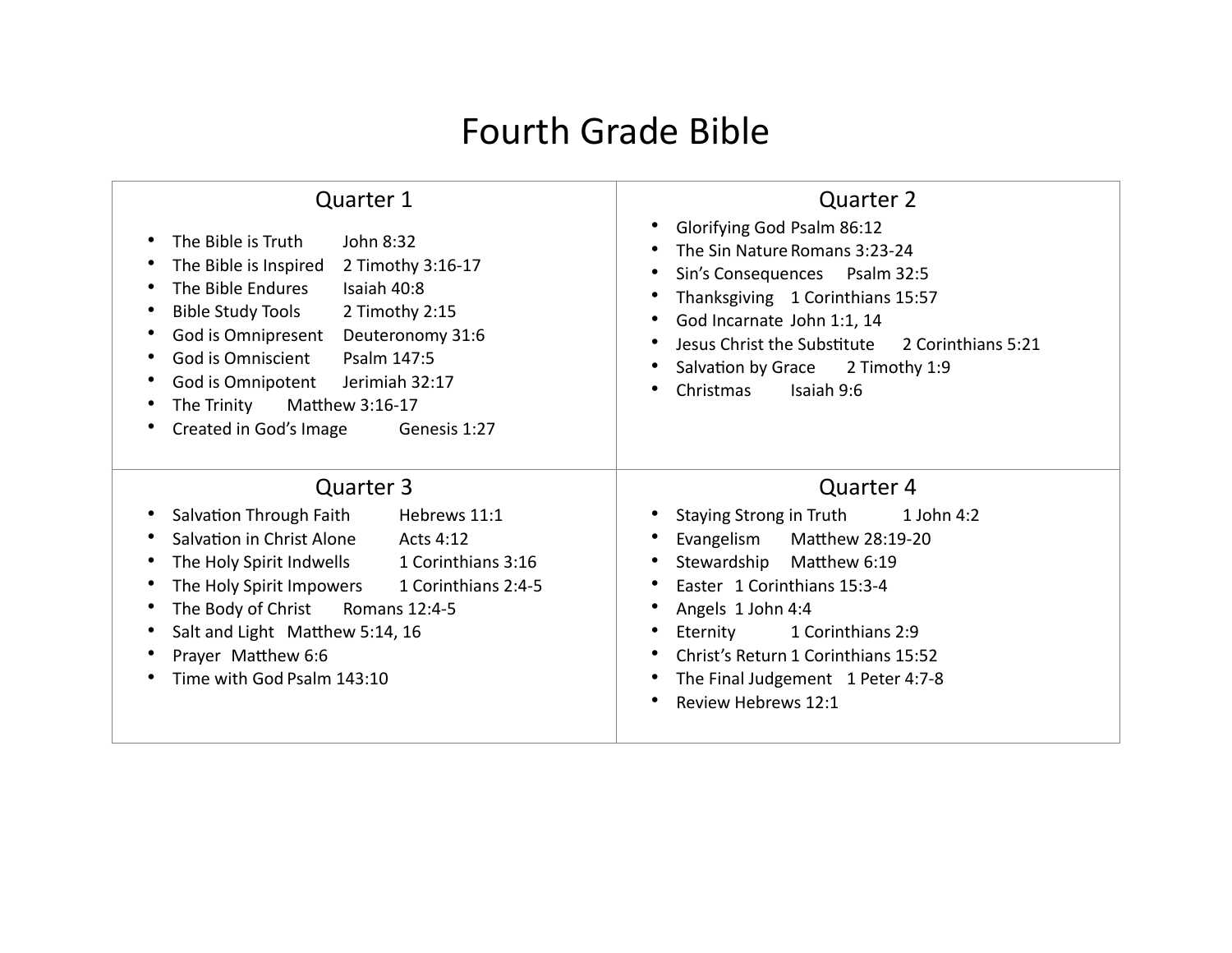### Fourth Grade Writing

| Quarter 1                                                                                                                                                                                                                                                                                                                                                                                                             | <b>Quarter 2</b>                                                                                                                                                                                                                                                                                                                                                                                                                                         |
|-----------------------------------------------------------------------------------------------------------------------------------------------------------------------------------------------------------------------------------------------------------------------------------------------------------------------------------------------------------------------------------------------------------------------|----------------------------------------------------------------------------------------------------------------------------------------------------------------------------------------------------------------------------------------------------------------------------------------------------------------------------------------------------------------------------------------------------------------------------------------------------------|
| The Sentence<br>٠<br>The Paragraph, Part 1<br>٠<br>The Paragraph, Part 2<br>٠<br>The Paragraph, Part 3<br>$\bullet$<br>The Essay: Three Main Parts<br>$\bullet$<br>The Essay: Introductory Paragraph<br>$\bullet$<br>The essay: Body Paragraphs<br>٠<br>The Essay: Concluding Paragraph<br>$\bullet$<br>The Essay: Transitions<br><b>Dictations</b><br>Journal Entries                                                | Brainstorming the Ideas<br>Writing a Complete Essay<br><b>Evaluating your Essay</b><br>Supporting a Topic Sentence with Experiences, Examples,<br><b>Facts and Opinions</b><br>Preparing to Write a Persuasive Essay<br>$\bullet$<br>Writing a Persuasive Essay<br><b>Evaluating a Persuasive Essay</b><br>Writing a Strong Thesis Statement<br>Developing an Outline<br><b>Dictations</b><br><b>Journal Entries</b>                                     |
| Quarter 3<br>Preparing to Write an Expository Essay<br>٠<br>Writing an Expository Essay<br>Evaluating the Expository Essay<br>Preparing to Write a Personal Narrative<br>Writing a Personal Narrative<br><b>Evaluating the Personal Narrative</b><br>٠<br>Preparing to Write a Descriptive Essay<br>٠<br>Writing a Descriptive Essay<br>Writing a Chapter Summary<br><b>Dictations</b><br><b>Journal Entries</b><br>٠ | <b>Quarter 4</b><br>Preparing to write an Imaginative Story<br>Writing an Imaginative Story<br>Writing about Literature<br>Writing about an Informational Text<br>Preparing to write a Research Paper: The Working<br>Bibliography<br>Preparing to Write a Research Paper: Notes, Thesis, Outline<br>$\bullet$<br>Writing a Research Paper<br>Evaluating the Research Paper<br><b>Idioms and Proverbs</b><br><b>Dictations</b><br><b>Journal Entries</b> |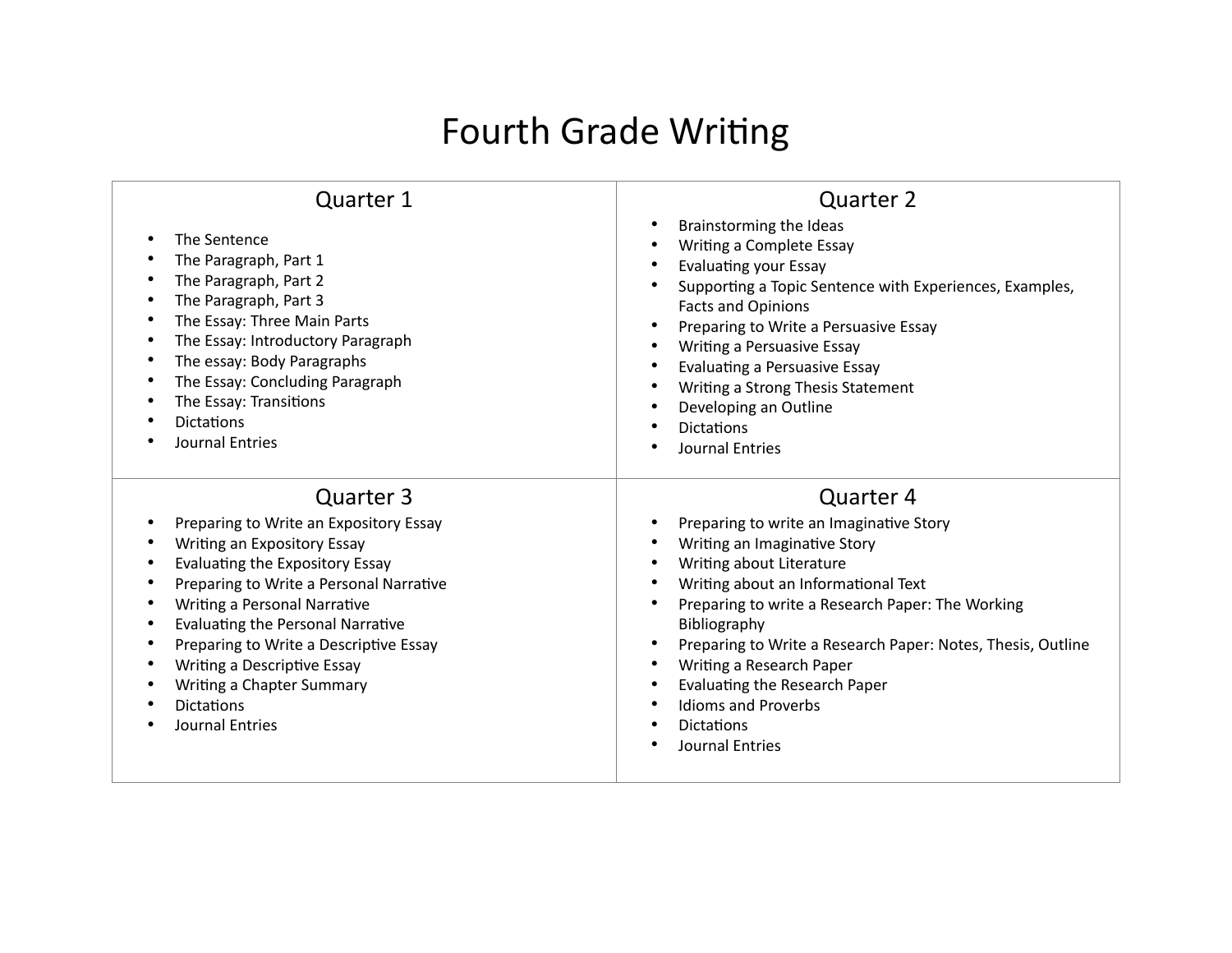### Fourth Grade Grammar

Quarter 2

#### Quarter 1

• The Sentence: Two Parts • Four Types of Sentences • Simple Subjects and Simple Predicates • Reversed Subject and Predicate and Split Predicate • Complete Sentence or Sentence Fragment • Action Verbs • Capitalizing Proper Nouns • Present Tense Verbs • Past Tense of Regular Verbs • Concrete, Abstract, and Collective Nouns • Helping Verbs • Singular, Plural, Compound, and Possessive Nouns • Future Tense • Capitalization: Sentence, Pronoun, and Poetry • Irregular Plural Nouns, Part 1 • Irregular Plural Nouns, Part 2 • Irregular Verbs, Part 1: Be, Have, Do<br>• Eour Principal Parts of Verbs • Four Principal Parts of Verbs • Simple Prepositions, Part 1 • Simple Prepositions, Part 2 • Irregular Plural Nouns, Part 3 • Complete Sentence or Run-On Sentence? • Correcting a Run-On Sentence • Capitalizations: Titles • Capitalization: Outlines and Quotations<br>• Dictionary Information about a Word, P • Dictionary Information about a Word, Part 1 • Spelling Rules: Silent Letters k, g, w, t, d, and c • Spelling Rules: Silent Letters p, b, l, u, h, n, and gh • Dictionary Information about a Word, Part 2 • Linking Verbs • Diagramming Simple Subjects and Simple Predicates • Spelling Rules: Suffixes, Part 1 • Spelling Rules: Suffixes, Part 2 • Spelling Rules: ie or ei • Phrases and Clauses The Period, Part 1 • Coordinating Conjunctions • Diagramming Compound Subjects and Predicates • The Period, Part 2: Abbreviations and Decimals • The Predicate Nominative • Noun Case, Part 1: Nominative and Possessive • Noun Case, Part 2: Objective The Predicate Adjective • Comparison Adjectives • Irregular Comparison Adjectives • The Comma, Part 1: Dates, Addresses, and Series **Appositives** • The comma, Part 2: Direct Address and Academic Degrees • The Comma, Part 3: Appositives The Progressive Verb Forms • Pronouns and Antecedents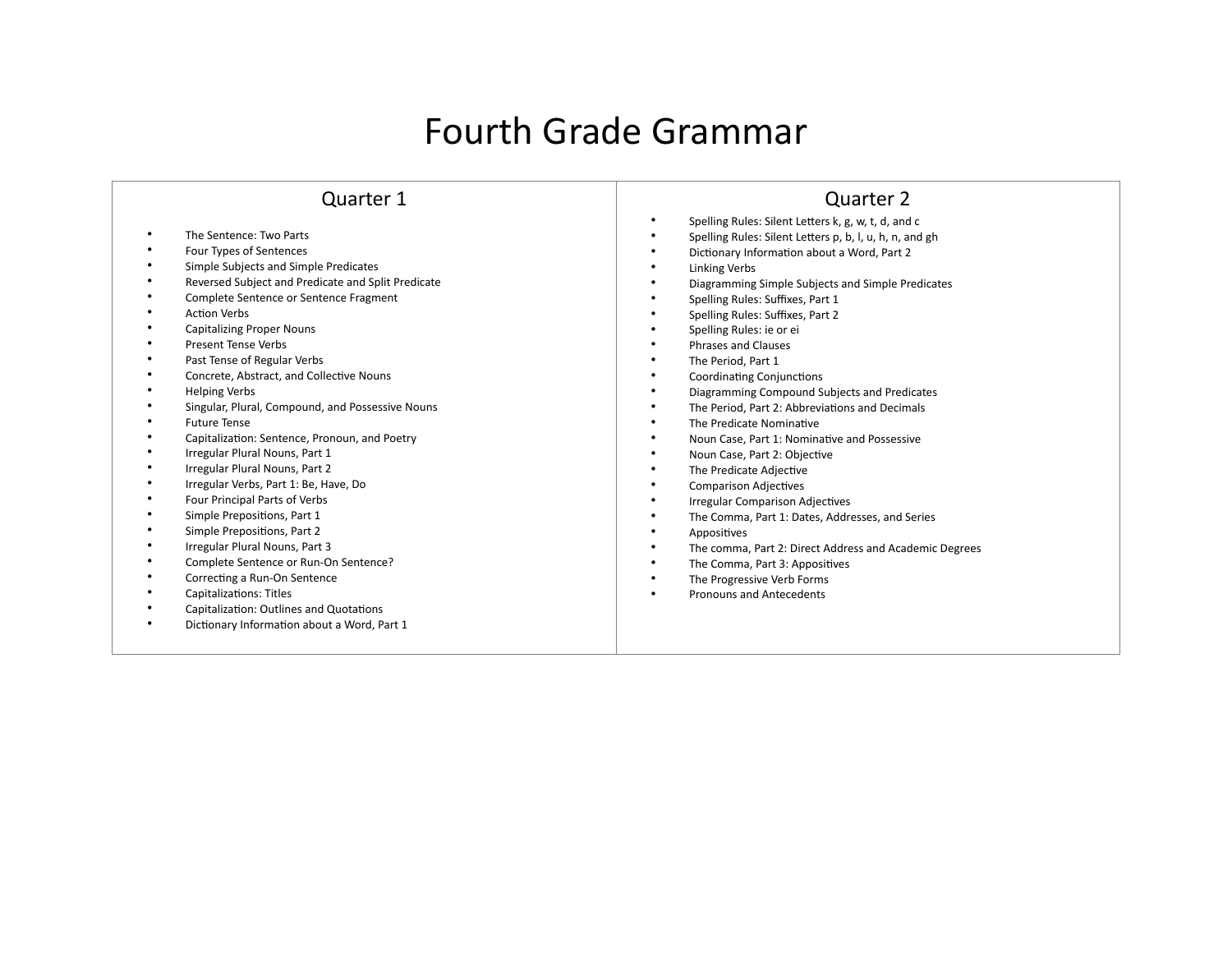#### Quarter 3

- The Comma, Part 4: Greetings and Closings; Last Name First
- Personal Pronouns<br>• Irrogular Verbs, Par
- Irregular Verbs, Part 2
- Nominative Pronoun Case
- The Comma, Part 5: Introductory and Interrupting Elements; Afterthoughts<br>• The Comma Part 6: Clarity
- The Comma Part 6: Clarity
- Objective Pronoun Case
- Personal Pronoun Case Forms
- Diagramming Pronouns
- Possessive Pronouns and Possessive Adjectives
- Indefinite Pronouns Italics or Underline
- Irregular Verbs, Part 3
- Irregular Verbs, Part 4
- Irregular Verbs, Part 5<br>• The Exclamation Mark
- The Exclamation Mark; The Question Mark

- Subject-Verb Agreement, Part 1
- Subject-Verb Agreement, Part 2
- Subject-Verb Agreement, Part 3
- Subject-Verb Agreement, Part 4
- Negatives and Double Negatives
- The Hyphen: Compound Nouns and Numbers
- Adverbs that Tell "How"
- Using the Adverb Well
- The Hyphen: Compound Adjectives
- Adverbs that Tell "Where"
- Adverbs that Tell "When"
- Adverbs that Tell "How Much"
- Comparison Adverbs
- The Semicolon
- Adverb Usage
- The Colon
- The Prepositional Phrase as an Adverb and Diagramming
- Preposition or Adverb and Preposition Usage
- The Apostrophe: Possessives
- The Apostrophe: Contractions; Omitting Digits and Letters
- The Complex Sentence
- Active or Passive Voice
- **Interjections**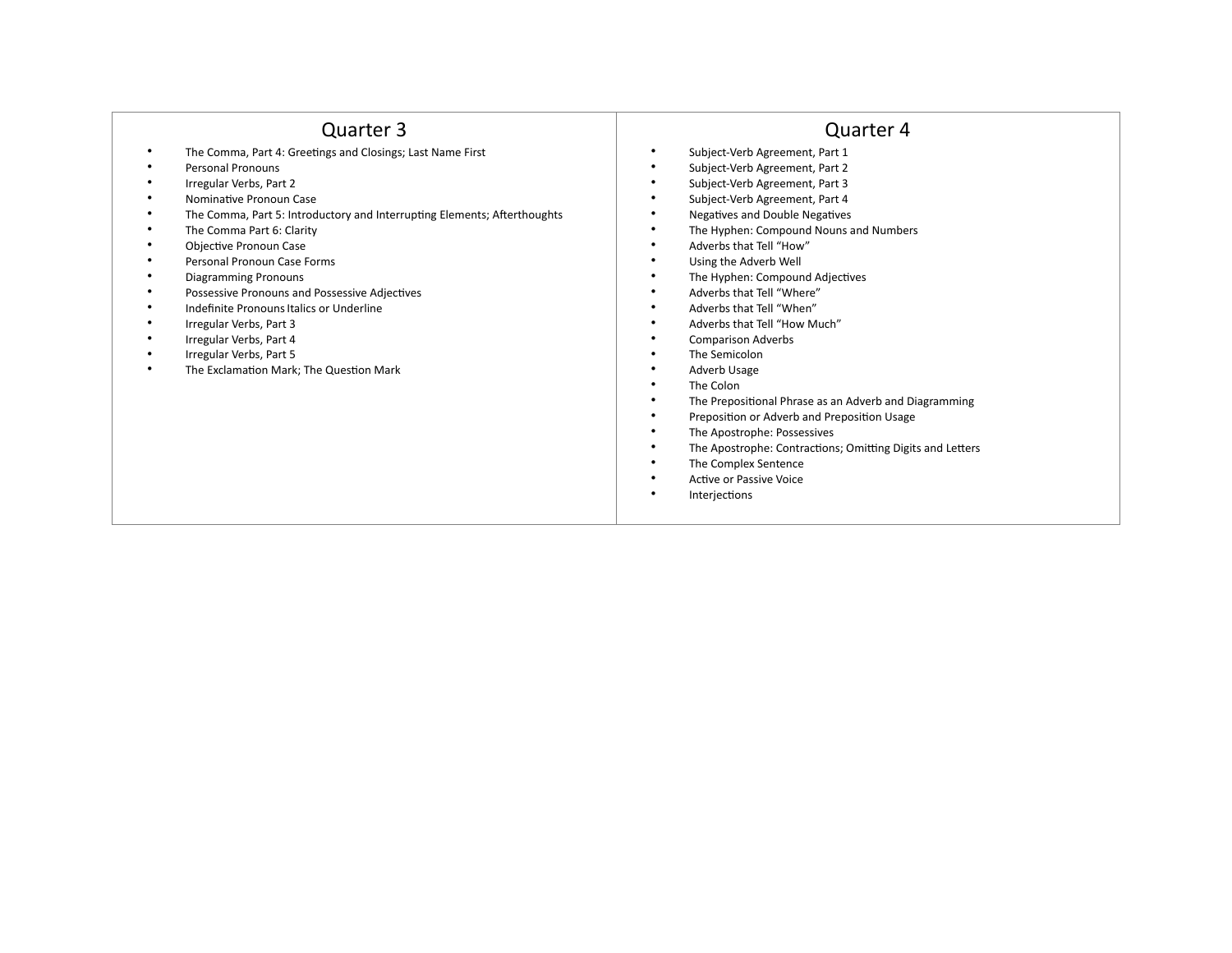## Fourth Grade Reading

| <b>Quarter 1</b>                                                                                                                                                                                                                                                                                                                                                                                                                                                                                                                                                                                                                                                                                                                                                                                                                                                                                                                                                                                                                                                                            | <b>Quarter 2</b>                                                                                                                                                                                                                                                                                                                                                                                                                                                                                                                                                                                                                                                                                                                                                                                                                                                                                                                                                                                                                                                                                |
|---------------------------------------------------------------------------------------------------------------------------------------------------------------------------------------------------------------------------------------------------------------------------------------------------------------------------------------------------------------------------------------------------------------------------------------------------------------------------------------------------------------------------------------------------------------------------------------------------------------------------------------------------------------------------------------------------------------------------------------------------------------------------------------------------------------------------------------------------------------------------------------------------------------------------------------------------------------------------------------------------------------------------------------------------------------------------------------------|-------------------------------------------------------------------------------------------------------------------------------------------------------------------------------------------------------------------------------------------------------------------------------------------------------------------------------------------------------------------------------------------------------------------------------------------------------------------------------------------------------------------------------------------------------------------------------------------------------------------------------------------------------------------------------------------------------------------------------------------------------------------------------------------------------------------------------------------------------------------------------------------------------------------------------------------------------------------------------------------------------------------------------------------------------------------------------------------------|
| Realistic fiction<br>Discussion plot, character, setting and theme<br>٠<br>Poetry shows us the way<br>Learning to read a map<br>Fiction<br>Learn that plot is what happens in a story and that an author must have a story plan<br>for the plot<br>Semi-autobiographical fiction<br>٠<br>Learning how to recognize the main character in a story<br>Poetry speaks in different voices<br>٠<br>Speaking slowly, clearly, loudly, and with expression<br>Nonfiction/autobiography<br>$\bullet$<br>Setting describes the background of a story and that a story may have more than one<br>٠<br>setting<br>Fable<br>٠<br>Theme is the main idea of a story<br>٠<br><b>Poetry Praises</b><br>Fiction<br>Defining conflict and understanding and recognizing internal conflict<br>Poetry opens our eyes<br>٠<br>Realistic fiction<br>٠<br>Understanding the difference between internal and external conflict and recognizing<br>external conflict<br>Poetry is about feelings<br>Fiction vs. nonfiction<br>٠<br>Parable<br>Learn to recognize the elements of sequence in a well-organized story | $\bullet$<br>Autobiographical fiction<br>Foreshadowing<br>$\bullet$<br>Poetry is about the things we cheer<br>$\bullet$<br>Nonfiction essay<br>$\bullet$<br>Main idea holds the piece together<br>$\bullet$<br>Poetry makes us care<br>$\bullet$<br>Making a table<br>$\bullet$<br>Realistic fiction<br>$\bullet$<br>Recognizing a character's attributes from language, actions, thoughts, and feelings<br>$\bullet$<br>Conduct an experiment and keep a log of the results<br>$\bullet$<br>Fantasy<br>Recognizing the differences between major and minor characters<br>$\bullet$<br>Poetry is silly<br>$\bullet$<br>Fictionalized biography<br>$\bullet$<br>Dialogue helps understand characters and adds to believability<br>$\bullet$<br>Poetry teaches us to ask questions<br>$\bullet$<br>Creating another time and place<br>$\bullet$<br>Realistic fiction<br>$\bullet$<br>$\bullet$<br>Internal dialogue tells about character's inner thoughts<br>Poetry is about you and me<br>Nonfiction articles<br>$\bullet$<br>Recognizing Point of view<br>$\bullet$<br>Poetry shares big ideas |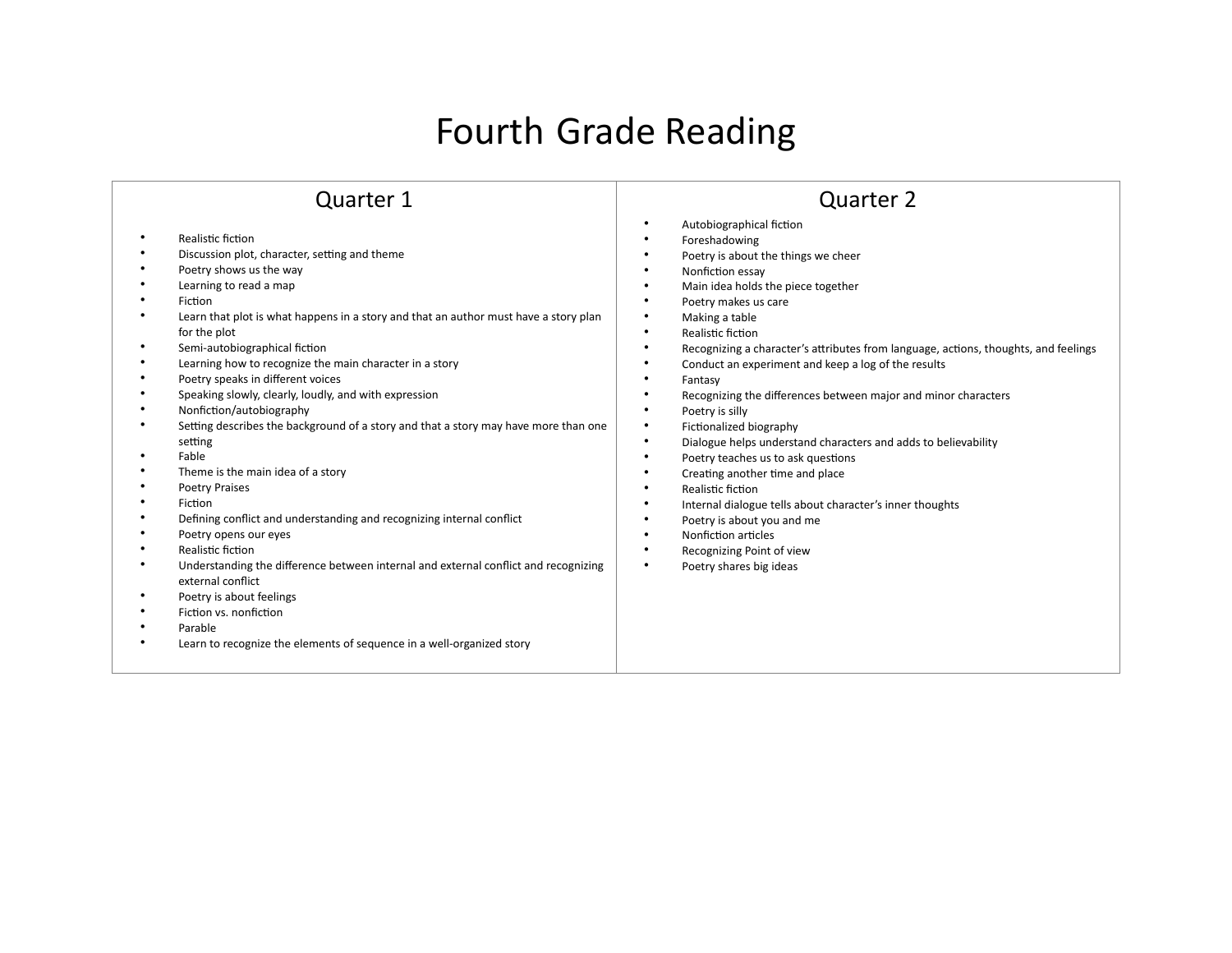### Quarter 3

- Adventure/realistic fiction
- Setting plays an important part in a story
- Poetry is not afraid to be afraid
- The 5 W's of reporting
- Realistic fiction
- Sensory images in a story
- Poetry is giving
- Fiction
- Comparing settings and recognizing multiple settings
- Poetry is quiet and strong
- Story poem
- Mood is created by descriptive words that create atmosphere
- Biography Biography is the story of a person's life
- Making a pie chart
- Nonfiction
- Author's purpose and the meaning behind writing
- Poetry is wonder
- Learning to write setting
- Fable
- Identifying the stated theme and understanding that it is often presented in the beginning of a story
- Realistic fiction
- Implied theme is contributed by plot, characterization, and setting
- Poetry plants seeds
- Conducting an interview

- Mathematical fable
- Drawing conclusions from a writing
- Realistic fiction
- Compare and contrast characters and setting
- Poetry shows us the world
- Realistic fiction
- Realistic fiction has real-life problems and informative nonfiction and the skill of association of truth
- Nonfiction science article
- Informative nonfiction and using memory
- Drama
- Dialogue is critical to developing all elements of literature in a play
- Fictionalized biography
- Which parts of a fictionalized biography are true
- Adventure fiction
- Exploring all the elements of a story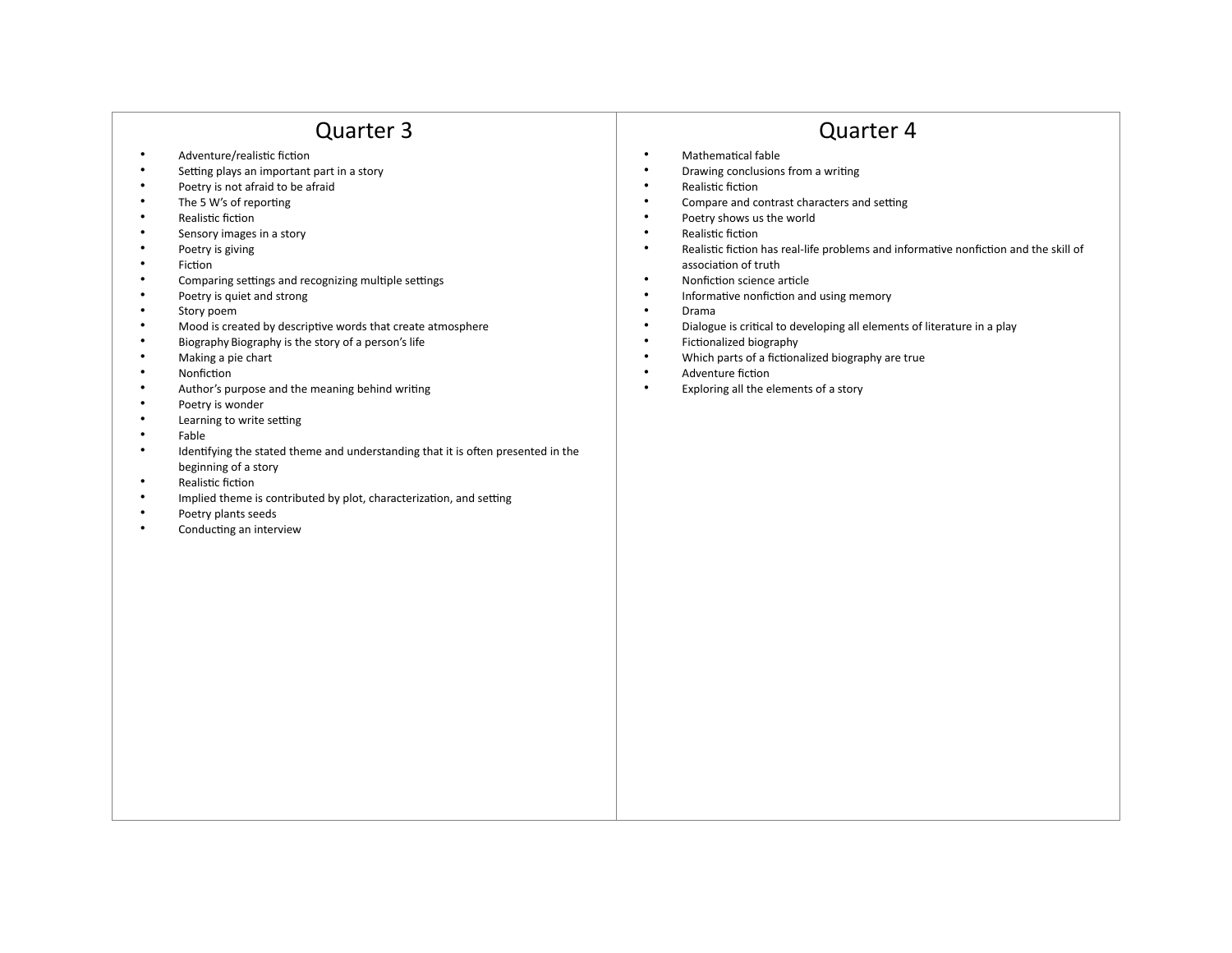# Fourth Grade Spelling

| <b>Quarter 1</b>                                                                                                                                                                                                             | Quarter 2                                                                                                                                                                                                                                                                                                                                                                                                                                                       |
|------------------------------------------------------------------------------------------------------------------------------------------------------------------------------------------------------------------------------|-----------------------------------------------------------------------------------------------------------------------------------------------------------------------------------------------------------------------------------------------------------------------------------------------------------------------------------------------------------------------------------------------------------------------------------------------------------------|
| Short a; long a: a_e, ai, ay, ei                                                                                                                                                                                             | /oi/: oi, oy; /ou/: ou, ow /o/: au, aw, a followed by I, ough                                                                                                                                                                                                                                                                                                                                                                                                   |
| Short 3: e, ea; long e: ea, ee                                                                                                                                                                                               | $\bullet$                                                                                                                                                                                                                                                                                                                                                                                                                                                       |
| Short I; long i: I, i_e, igh, y                                                                                                                                                                                              | Suffix rules, double the final consonant, drop the final e,                                                                                                                                                                                                                                                                                                                                                                                                     |
| Short o; long o: o, oa, o_e, ow                                                                                                                                                                                              | change y to I before a suffix beginning with e                                                                                                                                                                                                                                                                                                                                                                                                                  |
| Short u; u; /oo/: ew, oo, ou, u, u_e, ui; /yoo/: ew, u, ue                                                                                                                                                                   | $/k$ : c, ch, ck                                                                                                                                                                                                                                                                                                                                                                                                                                                |
| Suffix rules: no change to the base word, double the final                                                                                                                                                                   | Soft c                                                                                                                                                                                                                                                                                                                                                                                                                                                          |
| consonant, drop the final e                                                                                                                                                                                                  | Soft g; unstressed syllables ending in age                                                                                                                                                                                                                                                                                                                                                                                                                      |
| /ar/: ar; /ar/: air, are; /or/:or, ore, our                                                                                                                                                                                  | Silent consonants                                                                                                                                                                                                                                                                                                                                                                                                                                               |
| /ur/: ear, er, ir, our, ur; /ir/: ear, eer                                                                                                                                                                                   | Surt u: o, ou                                                                                                                                                                                                                                                                                                                                                                                                                                                   |
| Quarter 3<br>Long $e: ey, I, ie, i.e$<br>V-CV, V-CCV, and VC-V patterns<br>VCC-V, VCC-CV, and VC-CCV patterns<br>V-V pattern<br>Suffixes ful, less, ment<br>Suffixes ly, ness, y<br>Suffixes er, or<br>Prefixes dis, pre, un | Quarter 4<br>Prefix mis; plurals: words ending with f or fe, words ending in a<br>consonant plus oY as a vowel<br>Unstressed vowel patterns: ar, er, or<br>$\bullet$<br>Unstressed vowel patterns: al, el, le<br>Prefix and suffix review<br>$\bullet$<br>Unstressed vowel patterns ain, en, in, on; unstressed syllables<br>gain and tain<br>Unstressed syllables sion and tion<br>Suffix er; unstressed vowel pattern ure in words ending in sure<br>and ture |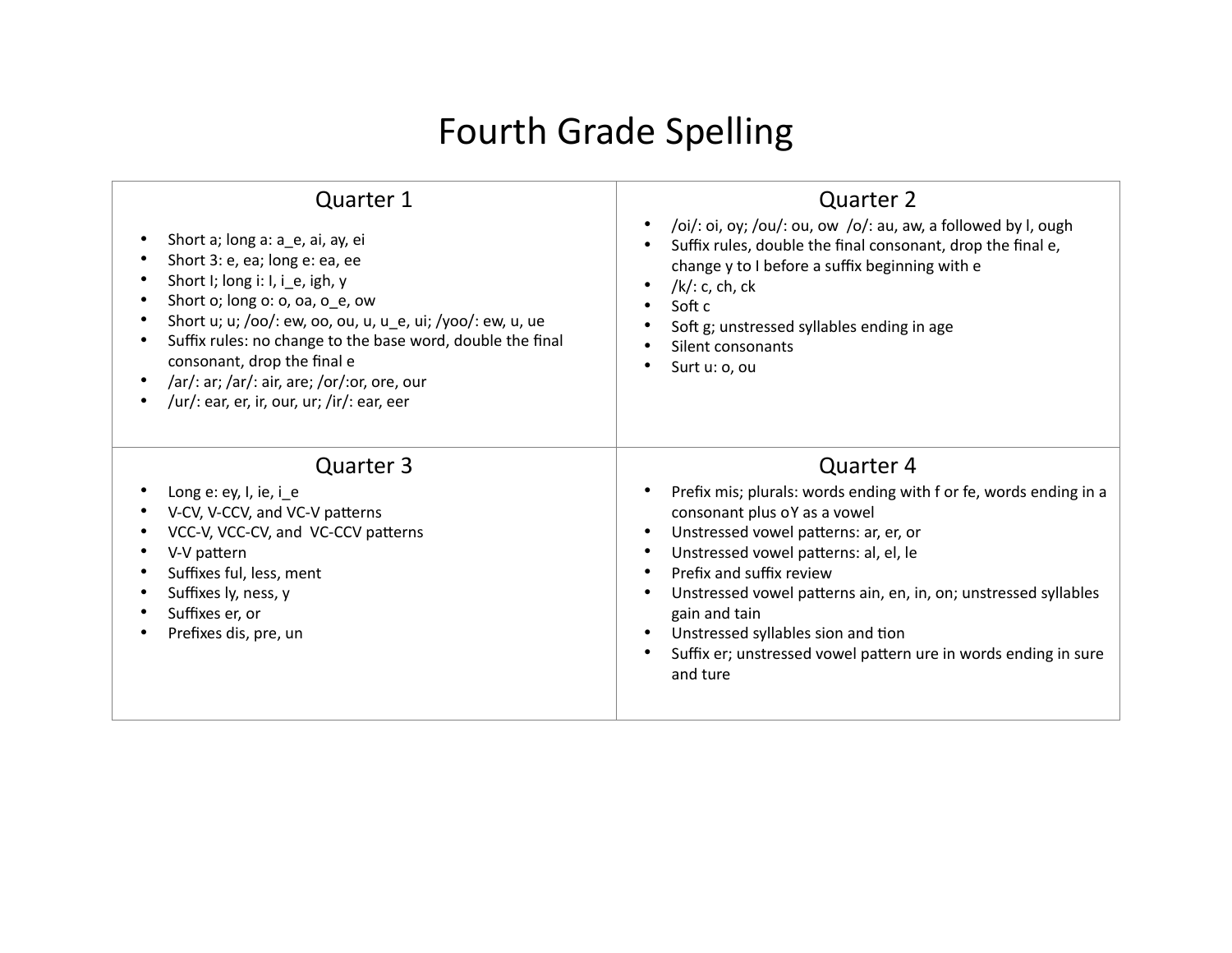### Fourth Grade History

| <b>Quarter 1</b>                                                                                           | <b>Quarter 2</b>                                                                                                                          |
|------------------------------------------------------------------------------------------------------------|-------------------------------------------------------------------------------------------------------------------------------------------|
| Justice and the Fear of God<br>Rebuilding the Nation<br>The Wild West<br>The Northeast-States and capitals | <b>Busy Cities</b><br><b>All That Glitters</b><br>America Expands<br>The Southeast-States and capitals<br>The Midwest-States and capitals |
| Quarter 3                                                                                                  | Quarter 4                                                                                                                                 |
| Progress & Problems                                                                                        | Living Through Hard Times                                                                                                                 |
| The Great War                                                                                              | At War Again                                                                                                                              |
| <b>Enjoying the Peace</b>                                                                                  | The Pacific States and Capitals                                                                                                           |
| The Southwest-States and capitals                                                                          | <b>Territories</b>                                                                                                                        |
| The Rocky Mountain States and Capitals                                                                     | Georgia History                                                                                                                           |